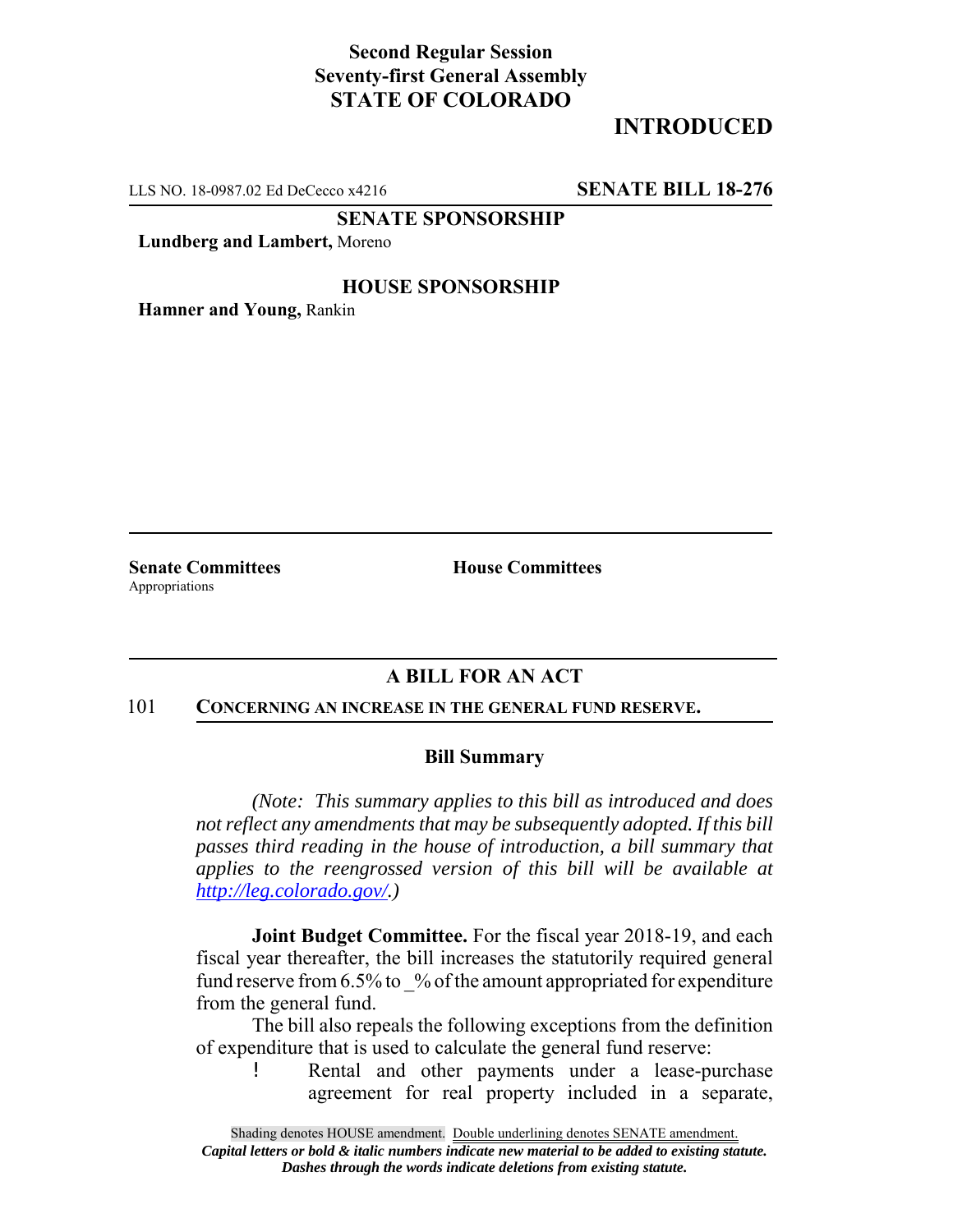operating line item; and

! Money that the state controller credits from the general fund to the capital construction fund or to the principal of the controlled maintenance trust fund.

 *Be it enacted by the General Assembly of the State of Colorado:* **SECTION 1.** In Colorado Revised Statutes, 24-75-201.1, **amend** (1)(d)(XIV) and (1)(d)(XVIII); **repeal** (2)(b) and (2)(c); and **add**  $(1)(d)(XIX)$  as follows: **24-75-201.1. Restriction on state appropriations - legislative declaration - definitions.** (1) (d) For each fiscal year, unrestricted general fund year-end balances must be retained as a reserve in the following amounts: (XIV) For the fiscal year 2014-15 and each fiscal year thereafter, 10 excluding the fiscal years 2015-16 and 2016-17 FISCAL YEARS 2014-15 AND 2017-18, six and one-half percent of the amount appropriated for expenditure from the general fund for that fiscal year; (XVIII) For the fiscal year 2016-17, six percent of the amount appropriated for expenditure from the general fund for that fiscal year; AND (XIX) FOR THE FISCAL YEAR 2018-19 AND EACH FISCAL YEAR 17 THEREAFTER, PERCENT OF THE AMOUNT APPROPRIATED FOR EXPENDITURE FROM THE GENERAL FUND FOR THAT FISCAL YEAR. (2) The basis for the calculation of the reserve as specified in this section includes all appropriations for expenditure from the general fund 21 for such fiscal year, except for any appropriations for: (b) Rental and other payments under a lease-purchase agreement 23 for real property authorized by the general assembly pursuant to section